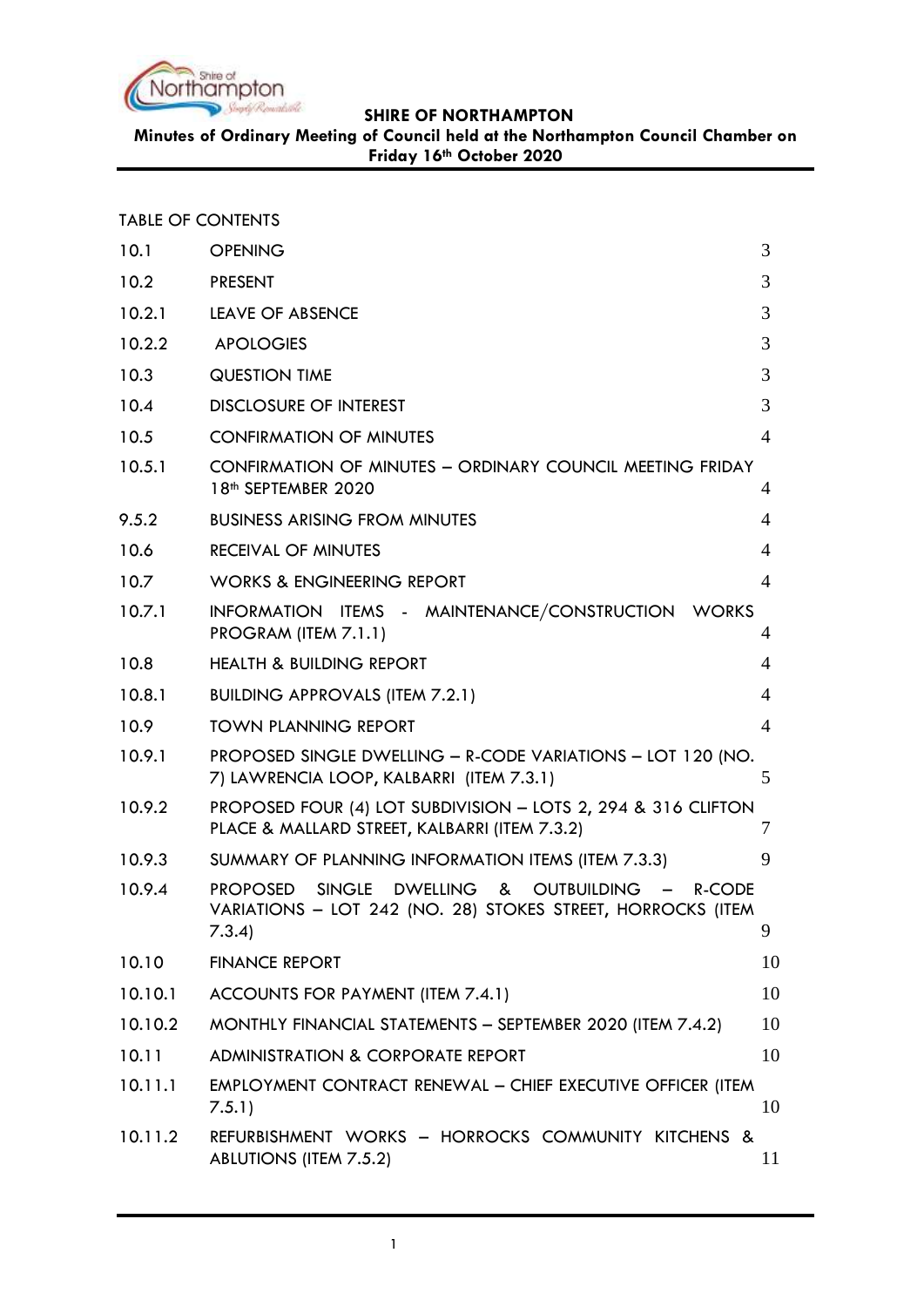

| Minutes of Ordinary Meeting of Council held at the Northampton Council Chamber on<br>Friday 16th October 2020 |                                                                |    |  |
|---------------------------------------------------------------------------------------------------------------|----------------------------------------------------------------|----|--|
| 10.11.3                                                                                                       | FINANCIAL ASSISTANCE - COMMUNITY BUS HIRE (ITEM 7.5.3)         | 11 |  |
| 10.11.4                                                                                                       | <b>EMPLOYEE ACCOMMODATION PROPOSAL - KALBARRI (ITEM 7.5.4)</b> | 11 |  |
| 10.12                                                                                                         | <b>PRESIDENT'S REPORT</b>                                      | 12 |  |
| 10.13                                                                                                         | <b>VICE PRESIDENT'S REPORT</b>                                 | 12 |  |
| 10.14                                                                                                         | <b>COUNCILLORS' REPORTS</b>                                    | 12 |  |
| 10.14.1                                                                                                       | <b>CR SUCKLING</b>                                             | 12 |  |
| 10.15                                                                                                         | NEW ITEMS OF BUSINESS                                          | 12 |  |
| 10.16                                                                                                         | NEXT MEETING OF COUNCIL                                        | 13 |  |
| 10.17                                                                                                         | <b>CLOSURE</b>                                                 | 13 |  |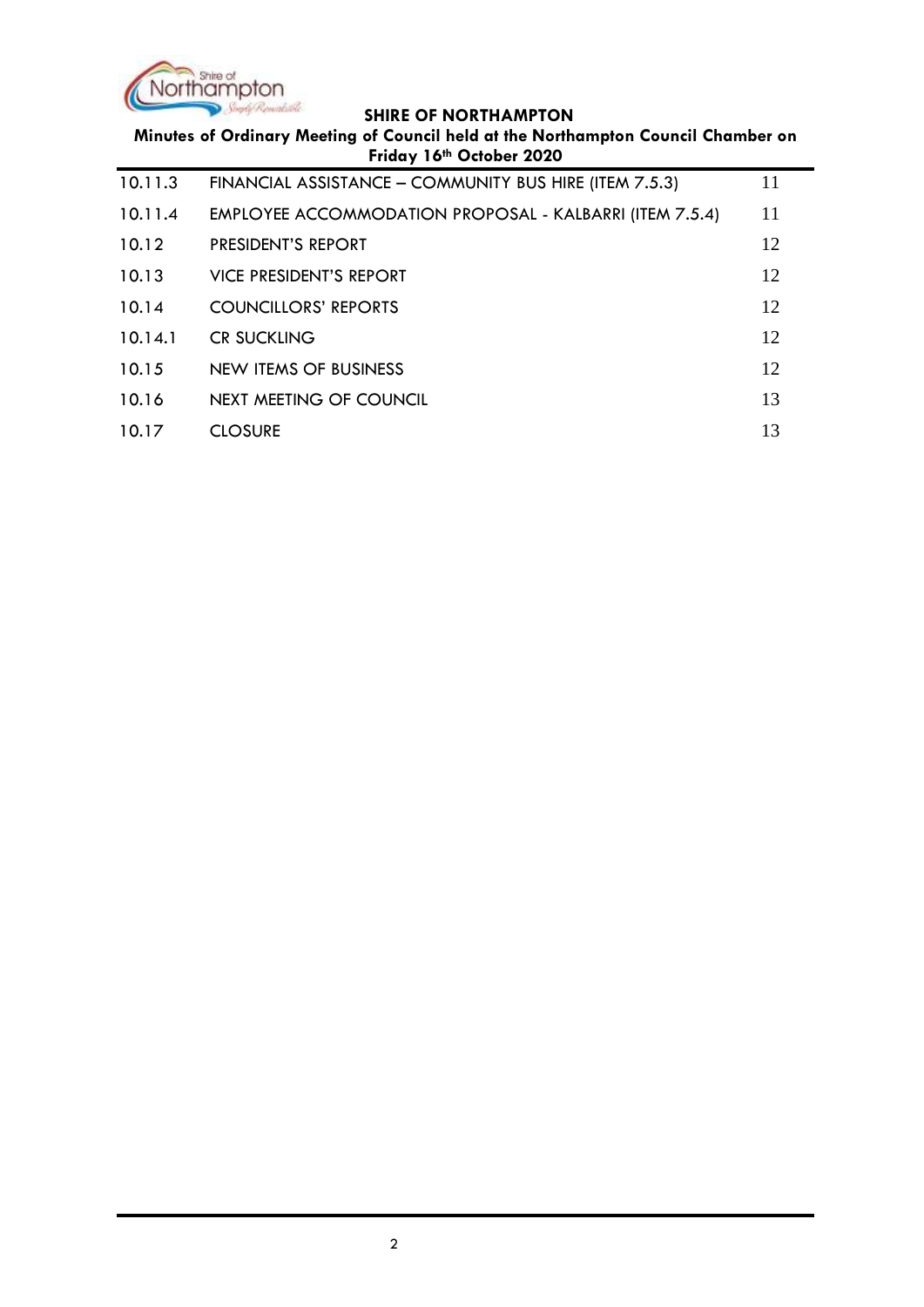

**Minutes of Ordinary Meeting of Council held at the Northampton Council Chamber on Friday 16th October 2020**

#### <span id="page-2-0"></span>**10.1 OPENING**

The President thanked all Councillors and staff present for their attendance and declared the meeting open at 1.00pm

## <span id="page-2-1"></span>**10.2 PRESENT**

| Cr C Simkin        | President                      | Northampton Ward |
|--------------------|--------------------------------|------------------|
| Cr S Krakouer      | Deputy President               | Kalbarri Ward    |
| Cr R Suckling      |                                | Northampton Ward |
| Cr S Stock-Standen |                                | Northampton Ward |
| Cr S Smith         |                                | Kalbarri Ward    |
| Cr P Stewart       |                                | Kalbarri Ward    |
| Cr D Pike          |                                | Kalbarri Ward    |
| Cr T Hay           |                                | Northampton Ward |
| Cr L Sudlow        |                                | Northampton Ward |
| Mr Garry Keeffe    | <b>Chief Executive Officer</b> |                  |
| Mr Grant Middleton | Deputy Chief Executive Officer |                  |
| Mrs Michelle Allen | <b>Planning Officer</b>        |                  |

## <span id="page-2-2"></span>10.2.1 LEAVE OF ABSENCE

Nil

## <span id="page-2-3"></span>10.2.2 APOLOGIES

Nil

## <span id="page-2-4"></span>**10.3 QUESTION TIME**

Nil

#### <span id="page-2-5"></span>**10.4 DISCLOSURE OF INTEREST**

Cr HAY declared a financial interest in Item No. 7.3.4 Proposed Single Dwelling and Outbuilding – Lot 242 (No. 28) Stokes Street, Horrocks as he is the applicant and therefore may incur a financial gain or loss from the decision of Council.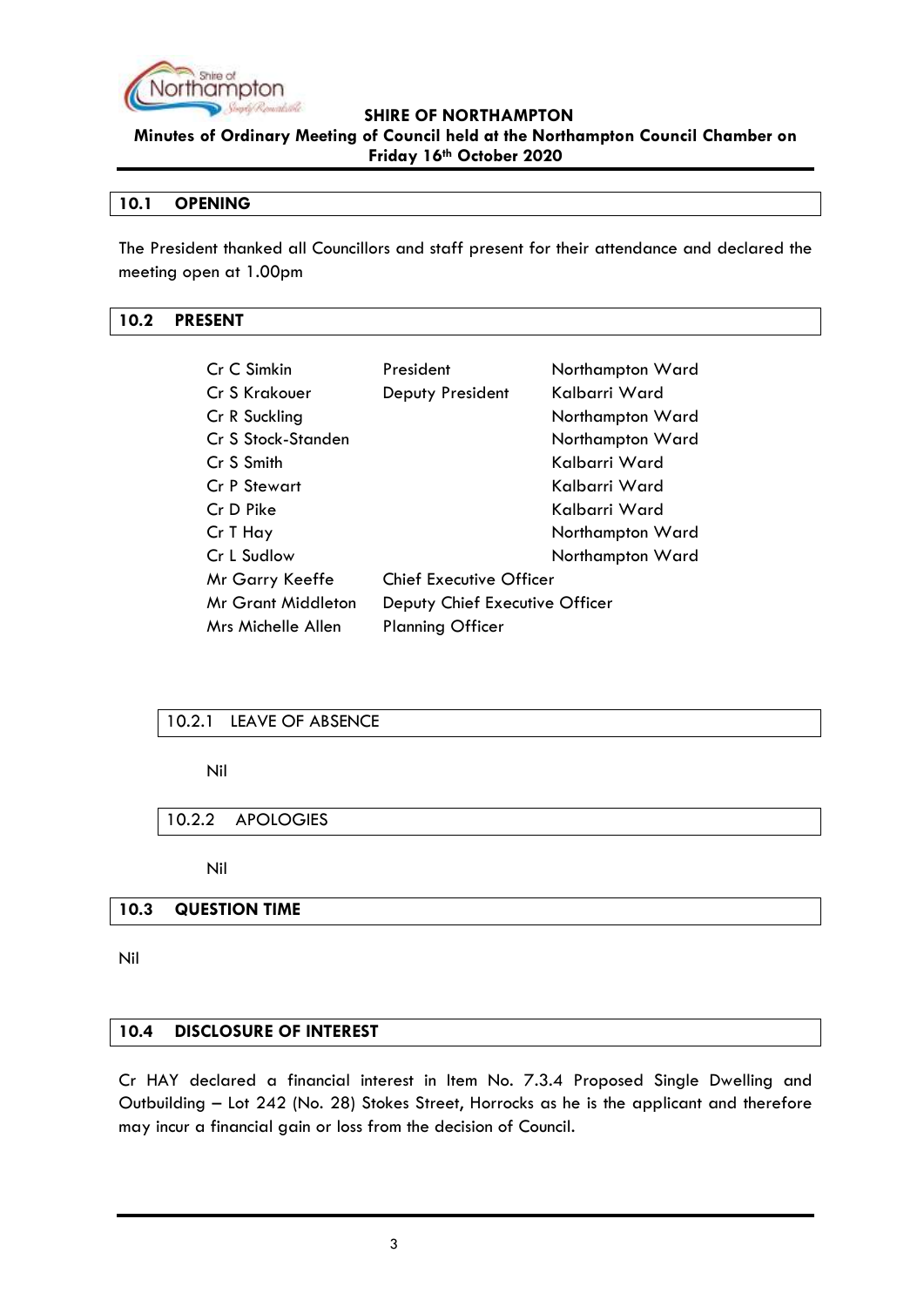

**Minutes of Ordinary Meeting of Council held at the Northampton Council Chamber on Friday 16th October 2020**

# <span id="page-3-1"></span><span id="page-3-0"></span>**5 CONFIRMATION OF MINUTES**

10.5.1 CONFIRMATION OF MINUTES – ORDINARY COUNCIL MEETING FRIDAY 18th SEPTEMBER 2020

Moved Cr SUDLOW seconded Cr STEWART

That the minutes of the Ordinary Meeting of Council held on the 18th September 2020 be confirmed as a true and correct record.

CARRIED 9/0

<span id="page-3-2"></span>

Nil

## <span id="page-3-3"></span>**10.6 RECEIVAL OF MINUTES**

Nil

## <span id="page-3-5"></span><span id="page-3-4"></span>**10.7 WORKS & ENGINEERING REPORT**

10.7.1 INFORMATION ITEMS - MAINTENANCE/CONSTRUCTION WORKS PROGRAM (ITEM 7.1.1)

Noted

## <span id="page-3-6"></span>**10.8 HEALTH & BUILDING REPORT**

<span id="page-3-7"></span>10.8.1 BUILDING APPROVALS (ITEM 7.2.1)

Noted.

#### <span id="page-3-8"></span>**10.9 TOWN PLANNING REPORT**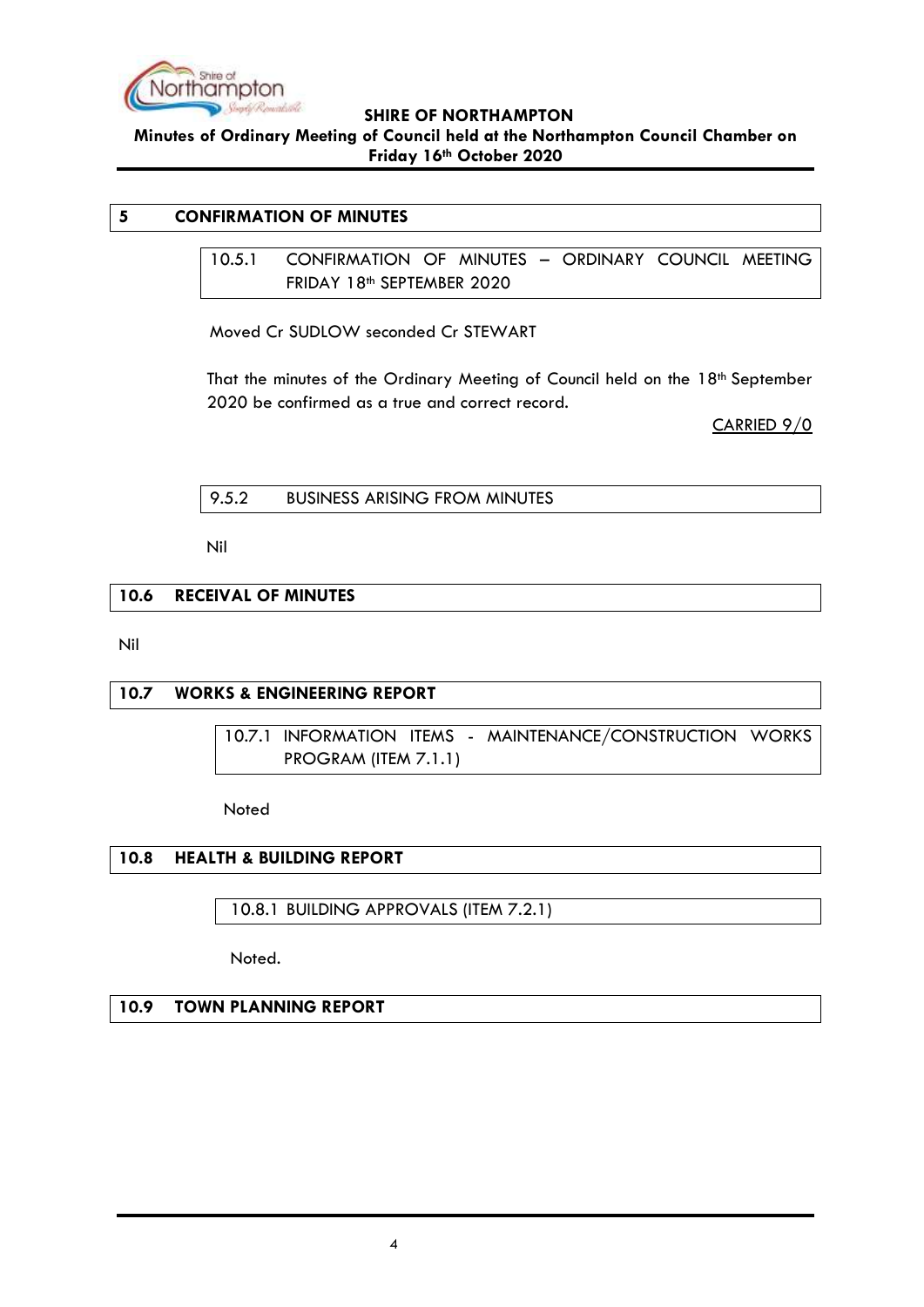

<span id="page-4-0"></span>**SHIRE OF NORTHAMPTON Minutes of Ordinary Meeting of Council held at the Northampton Council Chamber on Friday 16th October 2020**

> 10.9.1 PROPOSED SINGLE DWELLING – R-CODE VARIATIONS – LOT 120 (NO. 7) LAWRENCIA LOOP, KALBARRI (ITEM 7.3.1)

Moved Cr STOCK-STANDEN, seconded Cr SUCKLING

That Council grant development approval to the proposed Single Dwelling upon Lot 120 (No. 7) Lawrencia Loop, Kalbarri subject to the following conditions:

- 1. Development shall be in accordance with the attached approved plan(s) dated [insert date] and subject to any modifications required as a consequence of any condition(s) of this approval. The endorsed plans shall not be modified or altered without the prior written approval of the local government;
- 2. Any additions to or change of use of any part of the building or land (not the subject of this consent/approval) requires further application and development approval for that use/addition;
- 3. A building permit shall be issued by the local government prior to the commencement of any work on site;
- 4. The Applicant/Owner is to prepare, submit and adhere to stormwater and drainage plans to the approval of the Local Government, with all costs met by the applicant;
- 5. Any soils disturbed or deposited on site shall be stabilized to the approval of the local government;
- 6. The Applicant/Owner shall provide a colour schedule for the dwelling prior to construction of the dwelling, which shall be to the approval of the local government. The colours chosen shall be non-reflective and in keeping with the natural coastal environment;
- 7. The roof of the dwelling shall be constructed using coated metal sheeting (Colourbond) and the use of Zincalume is not permitted:
- 8. Bin storage and clothes drying areas shall be provided and appropriately screened such that they are not visible from the view from the street/s, to the approval of the local government;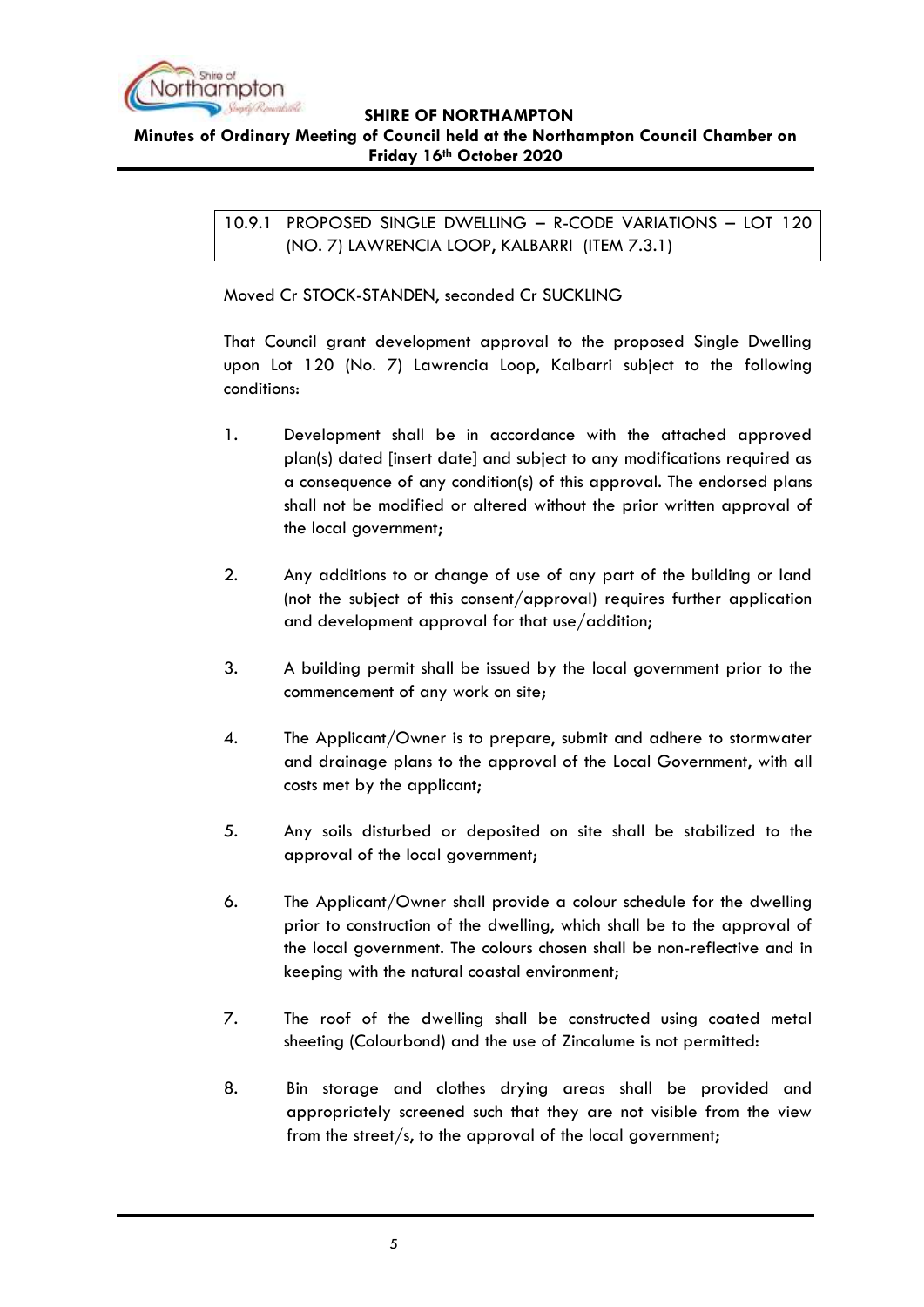

**Minutes of Ordinary Meeting of Council held at the Northampton Council Chamber on Friday 16th October 2020**

- 9. Any lighting installed on the building, yard areas or car parking areas shall be located and designed in a manner that ensures:
	- (a) all illumination is confined within the boundaries of the property; and
	- (b) there shall not be any glare nuisance caused to adjoining residents or passing traffic, to the approval of the local government;
- 10. Installation of crossing places and verge gradients shall be to the standards and specification of the local government (refer to Advice Note 1);
- 11. The first floor story lounge/dining windows on the north eastern façade, as marked in 'RED' on the attached approved plan(s) dated [insert date], shall be modified to become a highlight window with a minimum sill height of 1.6m, so as to maintain visual privacy for adjoining landholders, to the approval of the local government.
- 12. The setback from the front/primary street boundary, as marked in 'RED' on the attached approved plan(s) dated [insert date], shall be modified from 6.1 metres to 7.5 metres, so as to meet the requirements of Clause 5.1.3 of the *Residential Design Codes (2019*). The site plan shall be modified to locate the development wholly behind the setback area providing a minimum setback distance of 7.5 metres;
- 13. The development/land use is to be located entirely within the property boundary;
- 14. All parking of vehicles including boats and trailers to be provided for within the property boundary and the street verge area to be kept free of vehicles.
- 15. The Applicant/Owner shall install and maintain visual screening to a height of 1.6 metres upon the north eastern side of Balcony 1 (facing forward on the lot) as marked in "RED' on the attached approved plan(s) dated [insert date] so as to address the requirements of Clause 5.4.1 of the *Residential Design Codes (2019)*; and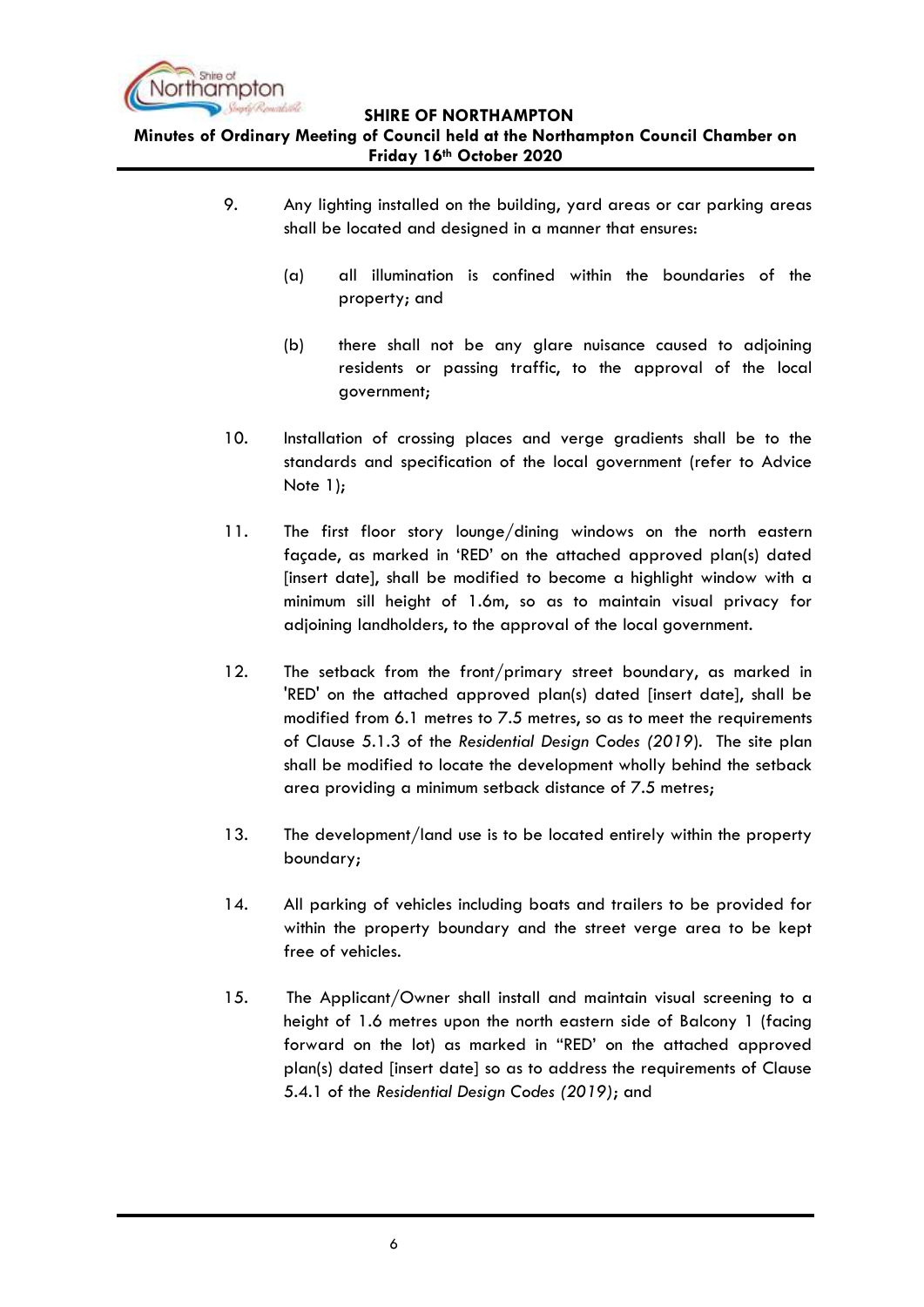

**Minutes of Ordinary Meeting of Council held at the Northampton Council Chamber on Friday 16th October 2020**

> 16. The Applicant/Owner shall install and maintain visual screening to a height of 1.6 metres upon the north eastern side of Balcony 2 (facing rear of the lot) as marked in 'RED' on the attached approved plan(s) dated [insert date] so as to address the requirements of Clause 5.4.1 of the *Residential Design Codes (2019)*.

## *Advice Notes:*

- *Note 1: With regard to Condition No 10, it is advised that the Applicant should liaise with the Shire of Northampton's Manager of Works and Technical Services to determine crossover, verge gradient and additional retaining requirements.*
- *Note 2: If the development/use the subject of this approval is not substantially commenced within a period of 2 years, or another period specified in the approval after the date of determination, the approval will lapse and be of no further effect.*
- *Note 3. Where an approval has so lapsed, no development must be carried out without the further approval of the local government having first been sought and obtained.*
- *Note 4. If an applicant or owner is aggrieved by this determination, there is a right of review by the State Administrative Tribunal in accordance with the Planning and Development Act 2005 Part 14. An application must be made within 28 days of determination.*

CARRIED 9/0

<span id="page-6-0"></span>10.9.2 PROPOSED FOUR (4) LOT SUBDIVISION – LOTS 2, 294 & 316 CLIFTON PLACE & MALLARD STREET, KALBARRI (ITEM 7.3.2)

Moved Cr STEWART, seconded Cr SUDLOW

That Council provides advice to the Western Australian Planning Commission that support for the current subdivision proposal (WAPC 159842) of Lots No. 2, 294 Mallard Street and Lot 316 Clifton Place, Kalbarri is granted subject to the following conditions: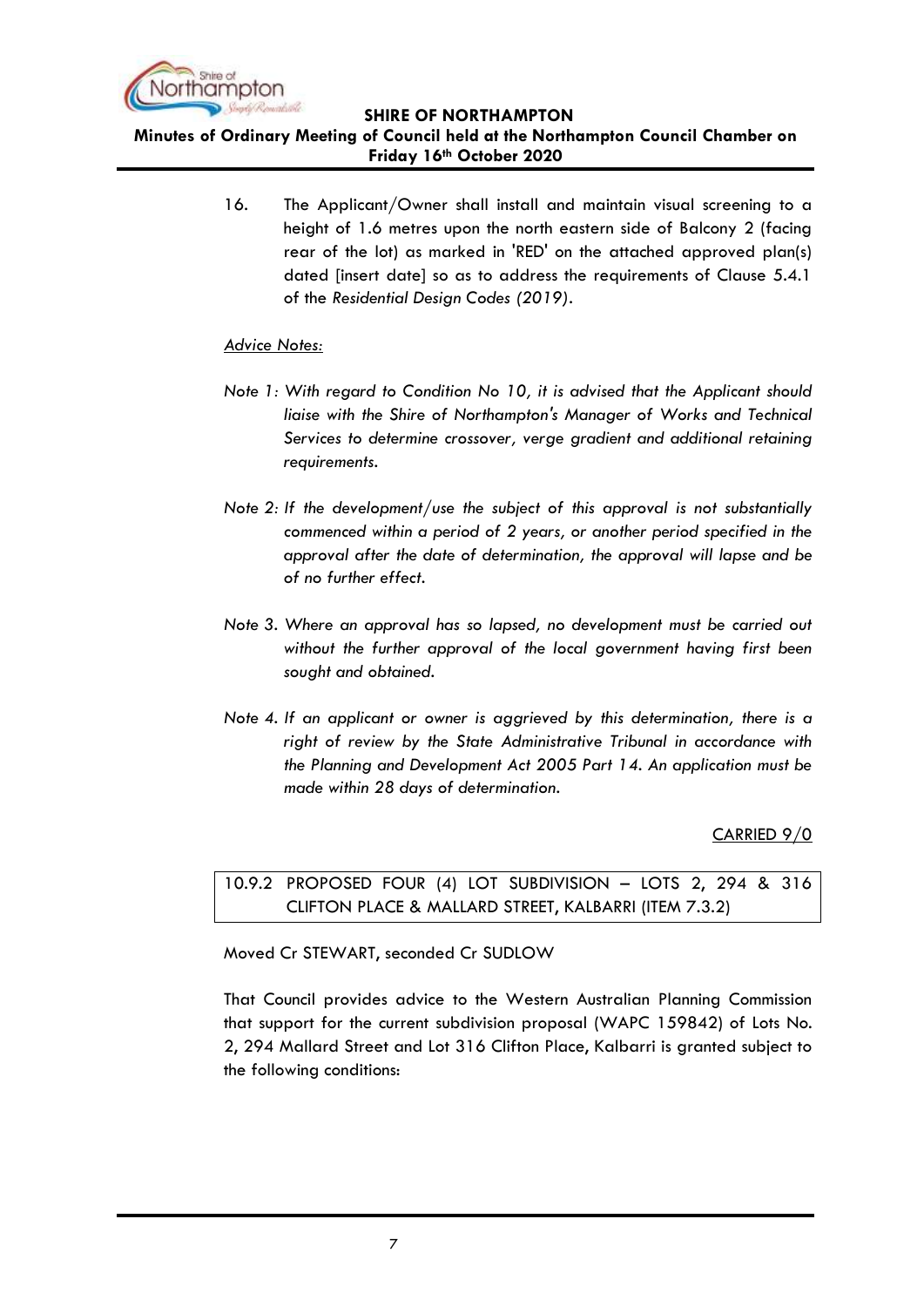

**Minutes of Ordinary Meeting of Council held at the Northampton Council Chamber on Friday 16th October 2020**

> 1. All buildings and effluent disposal systems having the necessary clearance from the new boundaries as required under the relevant

> > legislation including the Local Planning Scheme, Building Act 2011, and National Code Series/Building Code of Australia (as amended);

- 2. The one (1) outbuilding and existing materials located on the boundary of proposed Lots 3 and 4 be removed and the site cleaned and levelled to the satisfaction of the Local Government;
- 3. Uniform fencing being constructed along the boundaries of all the proposed new lots;
- 4. The existing dwellings being retained on Lots 1, 2 and 4 are to comply with the requirements of the Residential Design Codes;
- 5. The land being filled, stabilized, drained and/or graded as required to ensure that:
	- a) Lots can accommodate their intended development;
	- b) Finished ground levels at the boundaries of the lot(s) the subject of this approval match or otherwise coordinate with the existing and/or proposed finished ground levels of the land abutting; and
	- c) Stormwater is contained on site, or appropriately treated and connected to the local drainage system; and
- 6. All septic sewer systems including all tanks and pipes and associated drainage systems (soak wells or leach drains) are to be decommissioned, in accordance with the Health (Treatment of Sewerage and Disposal of Effluent and Liquid Waste) Regulations 1974, removed, filled with clean sand and compacted. Proof of decommissioning is to be provided in the form of either certification from a licensed plumber of a statutory declaration from the landowner/applicant confirming that the site has been inspected and all septic tanks, soak wells, leach drains and any associated pipework have been removed.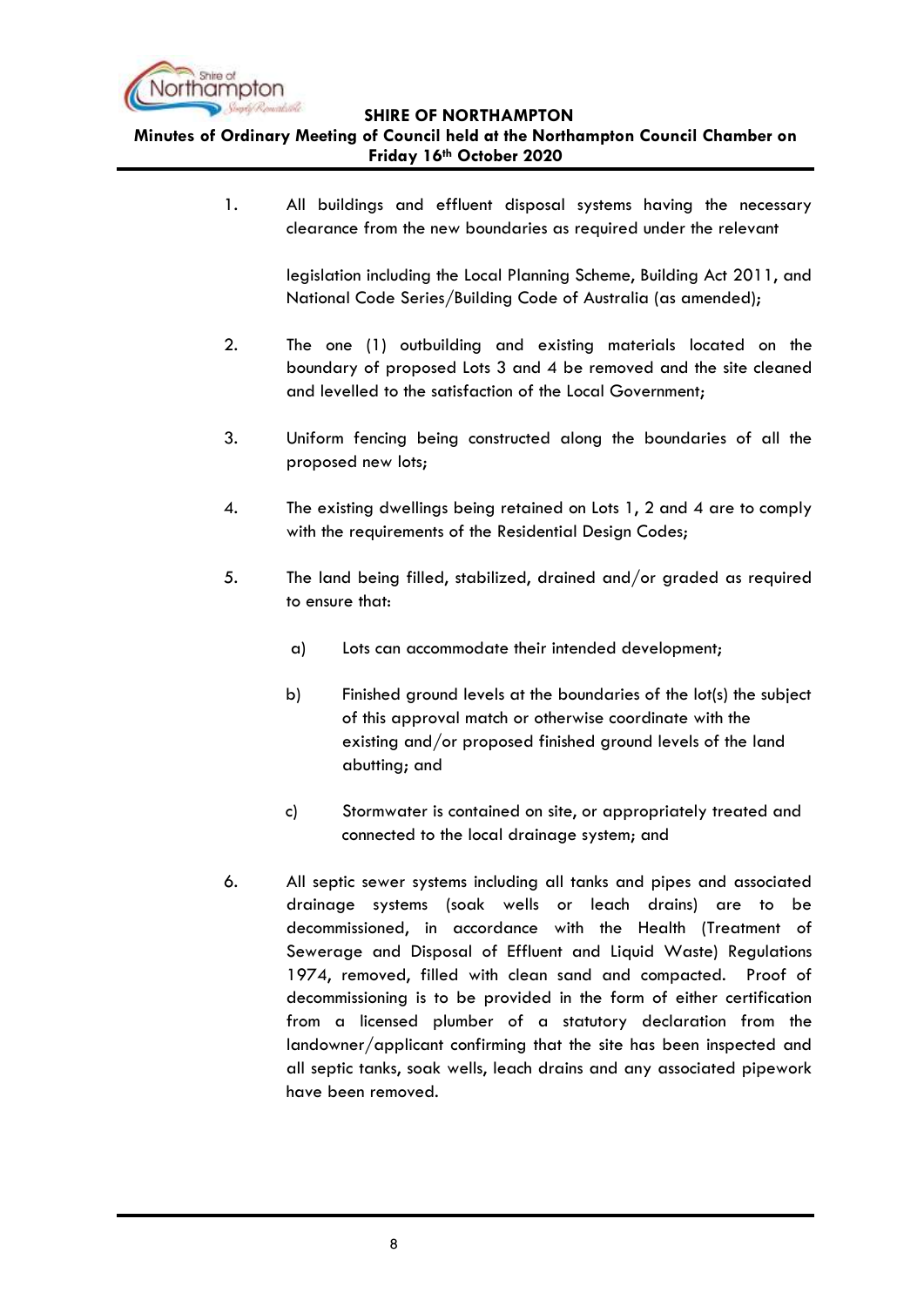

**Minutes of Ordinary Meeting of Council held at the Northampton Council Chamber on Friday 16th October 2020**

Advice Note:

*1. In accordance with provisions of the Shire of Northampton's Local Planning Policy 'Outbuildings', one (1) of the existing outbuildings, as shown on the attached approved plan(s) and*

*located on the boundary of proposed Lots 3 and 4 is to be removed from the property.*

*To achieve compliance with the retention of an outbuilding on a vacant residential lot, a bond of \$10,000 and lodgement of a statutory declaration will be administered by the Chief Executive Officer.* 

CARRIED 9/0

# <span id="page-8-0"></span>10.9.3 SUMMARY OF PLANNING INFORMATION ITEMS (ITEM 7.3.3)

Noted.

<span id="page-8-1"></span>10.9.4 PROPOSED SINGLE DWELLING & OUTBUILDING – R-CODE VARIATIONS – LOT 242 (NO. 28) STOKES STREET, HORROCKS (ITEM 7.3.4)

Cr HAY declared a financial interest in Item 7.3.4 as Cr HAY is the applicant and therefore may incur a financial loss or gain from the decision of Council.

Cr Hay departed the meeting at 1.26pm.

President addressed the Council that as this matter has been presented as a late item and was aware that a number of Councillors have not been able to fully read the report that consideration of this matter be deferred until the November 2020 meeting.

Moved Cr SMITH, seconded by Cr SUDLOW

That this matter be deferred to the November 2020 Council meeting due to the short time available to consider the matter and the complex nature of the item.

CARRIED 8/0

Cr HAY returned to the meeting at 1.30pm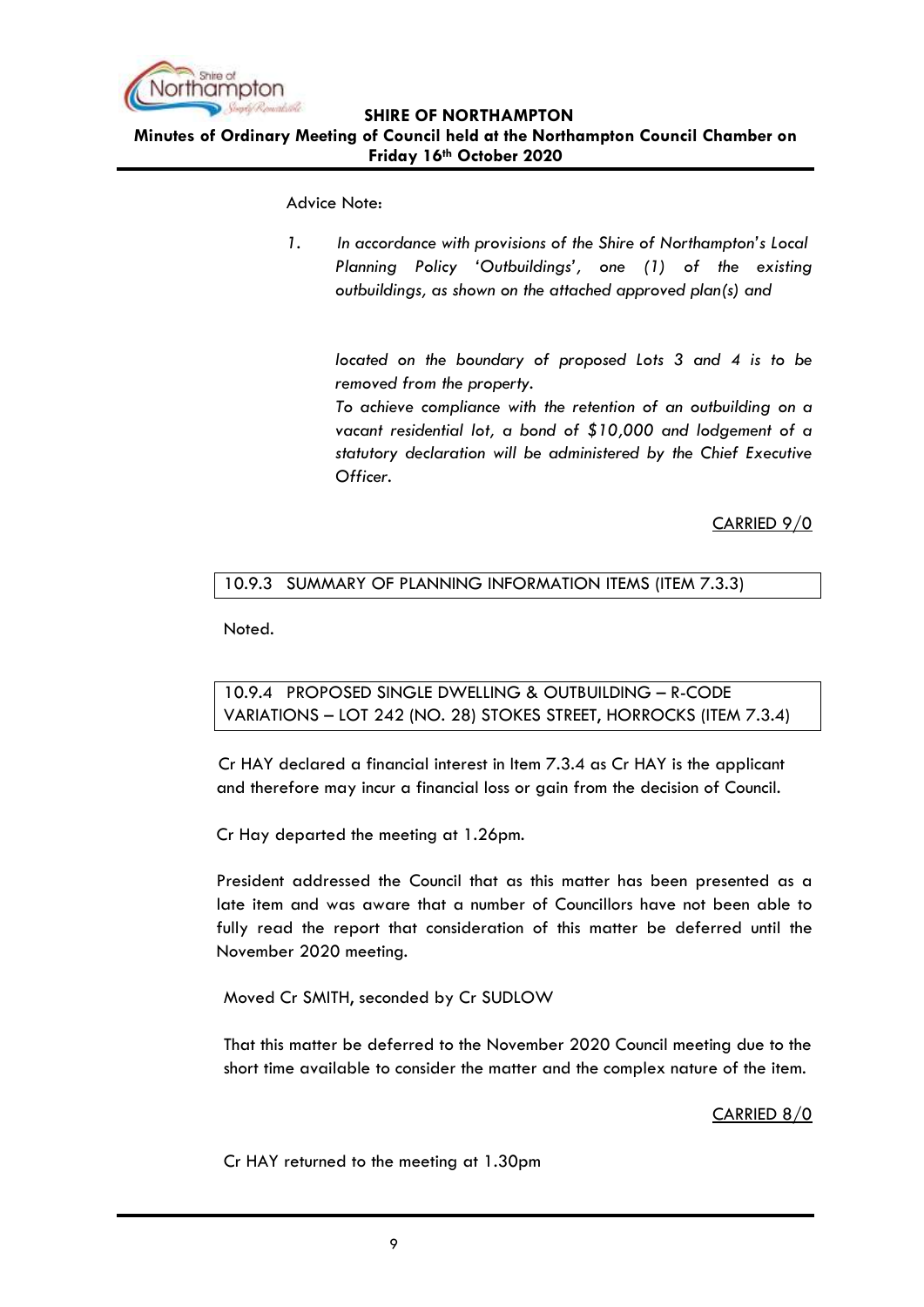

#### **Minutes of Ordinary Meeting of Council held at the Northampton Council Chamber on Friday 16th October 2020**

#### <span id="page-9-1"></span><span id="page-9-0"></span>**10.10 FINANCE REPORT**

#### 10.10.1 ACCOUNTS FOR PAYMENT (ITEM 7.4.1)

Moved Cr KRAKOUER, seconded Cr SUCKLING

That Municipal Fund Cheques 21967 to 21984 inclusive totalling \$89,602.70, Municipal EFT payments numbered EFT21164 to EFT21285 inclusive totalling \$446,350.68, Trust Fund Cheques 2549 to 2557, totalling \$3,928.49, Direct Debit payments numbered GJ0303 to GJ0312 inclusive totalling \$241,907.82 be passed for payment and the items therein be declared authorised expenditure.

#### CARRIED BY AN ABSOLUTE MAJORITY 9/0

## <span id="page-9-2"></span>10.10.2 MONTHLY FINANCIAL STATEMENTS – SEPTEMBER 2020 (ITEM 7.4.2)

Moved Cr SMITH, seconded Cr SUDLOW

That Council adopts the Monthly Financial Report for the period ending 30th September 2020.

## CARRIED 9/0

## <span id="page-9-4"></span><span id="page-9-3"></span>**10.11 ADMINISTRATION & CORPORATE REPORT**

10.11.1 EMPLOYMENT CONTRACT RENEWAL – CHIEF EXECUTIVE OFFICER (ITEM 7.5.1)

Grant Middleton and Michelle Allen departed the meeting at 1.34pm.

Garry Keeffe departed the meeting at 1.43pm and then re-entered the meeting at 2.00pm

Moved Cr KRAKOUER, seconded Cr SUCKLING

That Council renew the employment contract of Mr Garry Keeffe, the Chief Executive Officer, for a further term of five years commencing 1 July 2021.

CARRIED 9/0

Grant Middleton and Michelle Allen returned to the meeting at 2.05pm.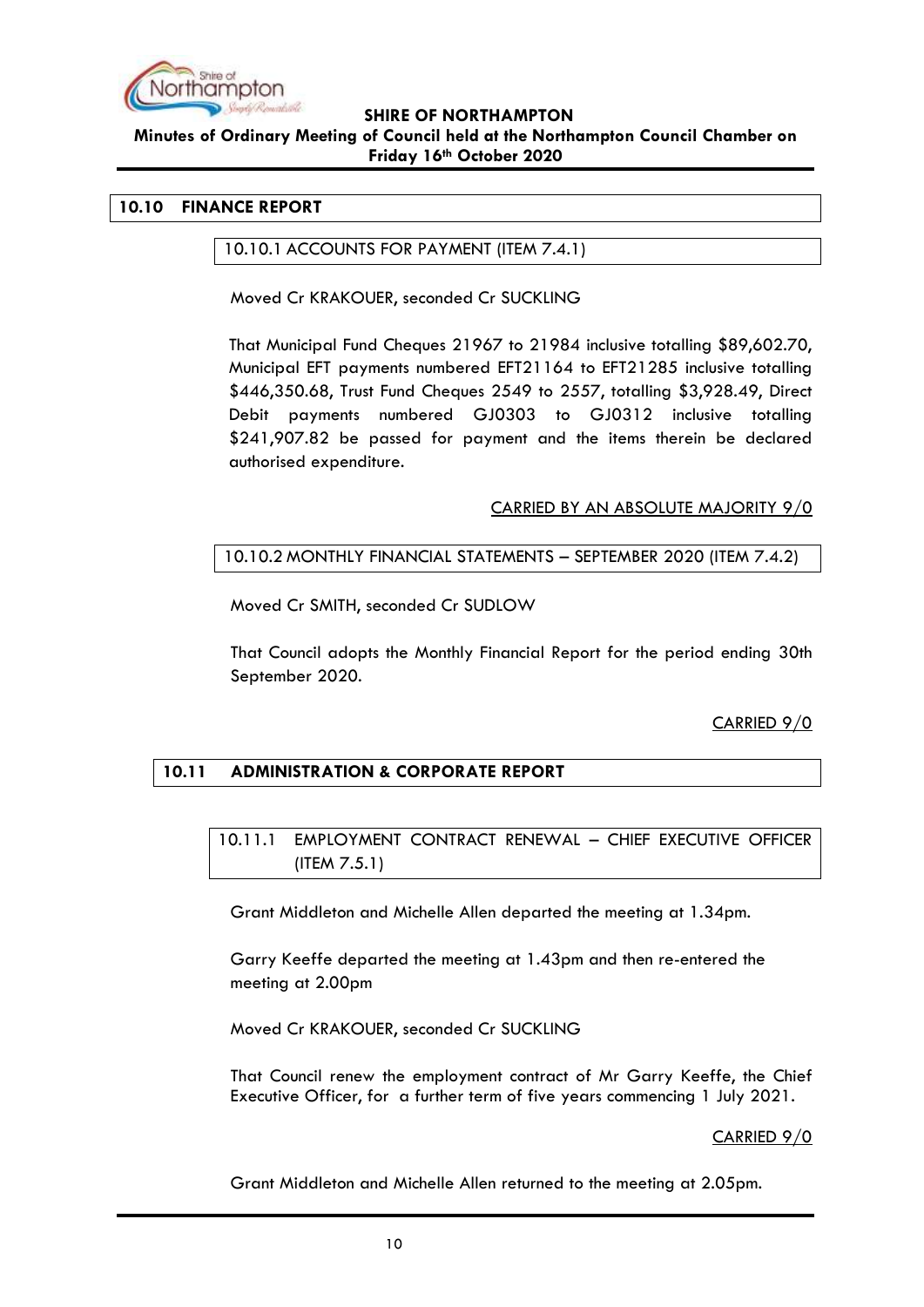

# <span id="page-10-0"></span>**SHIRE OF NORTHAMPTON Minutes of Ordinary Meeting of Council held at the Northampton Council Chamber on Friday 16th October 2020**

10.11.2 REFURBISHMENT WORKS – HORROCKS COMMUNITY KITCHENS & ABLUTIONS (ITEM 7.5.2)

Moved Cr STOCK-STANDEN, seconded Cr STEWART

That Council endorse the decision of the CEO to engage Geraldton Building Services and Cabinets to replace cladding to the Horrocks Ablutions and Community Kitchens at a cost of \$5,928 GST exclusive.

#### CARRIED BY AN ABSOLUTE MAJORITY 9/0

## <span id="page-10-1"></span>10.11.3 FINANCIAL ASSISTANCE – COMMUNITY BUS HIRE (ITEM 7.5.3)

Moved Cr SIMKIN, seconded Cr STEWART

That Council approve a rate of 25 cents per kilometer for hire/use of the Northampton and/or Kalbarri Community buses when such use is used by Seniors groups within the Shire of Northampton for exercise programs such as swimming exercises in Geraldton or other venues.

All other conditions for hire of the community buses to apply.

## CARRIED BY AN ABSOLUTE MAJORITY 9/0

## <span id="page-10-2"></span>10.11.4 EMPLOYEE ACCOMMODATION PROPOSAL - KALBARRI (ITEM 7.5.4)

Cr KRAKOUER declared a financial interest in this matter as he owns property adjacent to Lot 997 Nanda Drive, Kalbarri, and therefore may incur a financial loss or gain from the decision of Council and left the meeting at 2.15pm.

#### Moved Cr SMITH, seconded Cr PIKE

That Council request the Department of Planning, Lands and Heritage to approve a Management Order in favour of the Shire of Northampton for Reserve 43170 for the purpose of *business's employee housing* with power to lease for a period of 21 years.

## CARRIED 8/0

Cr Krakouer returned to the meeting at 2.26 pm.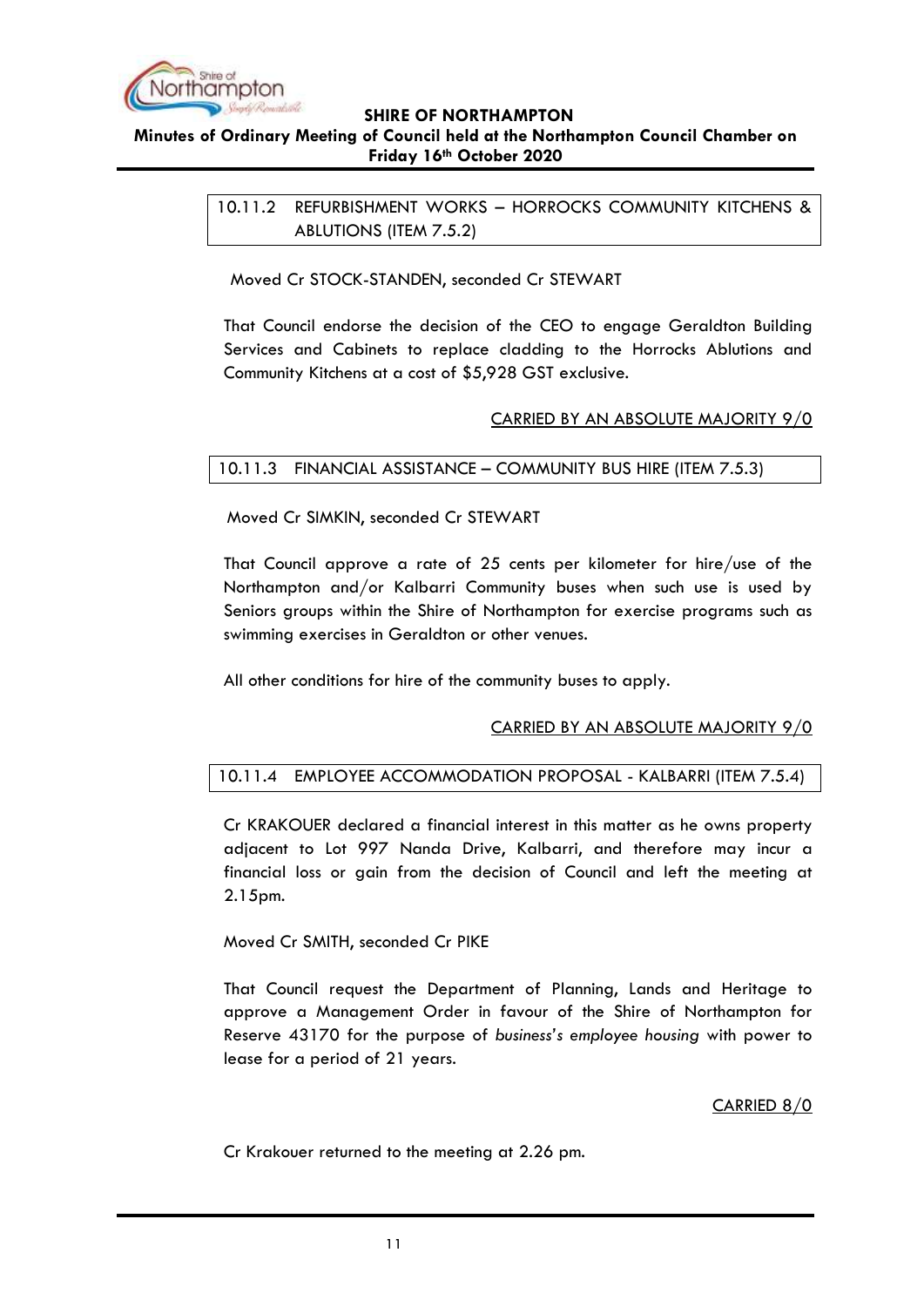

**Minutes of Ordinary Meeting of Council held at the Northampton Council Chamber on Friday 16th October 2020**

#### <span id="page-11-0"></span>**10.12 PRESIDENT'S REPORT**

Since the last Council meeting Cr SIMKIN reported on his attendance at:

| 25/09/2020 | WALGA, Perth - Annual General Meeting                           |
|------------|-----------------------------------------------------------------|
| 5/10/2020  | Main Roads WA, Northampton Council Chambers - Dongara,          |
|            | Geraldton, Northampton Bypass Road                              |
| 8/10/2020  | Main Roads Regional Road Group Sub Committee Meeting, Geraldton |
| 14/10/2020 | Premier of WA, Mark McGowan - Breakfast Meeting, Geraldton      |

## <span id="page-11-1"></span>**10.13 VICE PRESIDENT'S REPORT**

Since the last Council meeting Cr KRAKOUER reported on his attendance at:

25/09/2020 WALGA, Perth – Annual General Meeting

# <span id="page-11-3"></span><span id="page-11-2"></span>**10.14 COUNCILLORS' REPORTS**

10.14.1 CR SUCKLING

Since the last Council meeting Cr SUCKLING reported on her attendance at:

 5/10/2020 Main Roads WA, Northampton Council Chambers – Dongara, Geraldton, Northampton Bypass Road 14/10/2020 Northampton Tourist Association Meeting, Northampton

## <span id="page-11-4"></span>**10.15 NEW ITEMS OF BUSINESS**

Moved Cr STOCK-STANDEN seconded Cr SMITH

That Council correspond to Main Roads WA requesting additional parking bays be installed on George Grey Drive adjacent to the Pink Lake at areas where the lake is visible from the road as a measure to manage the road safety impacts currently being experienced due to increased sightseeing traffic stopping in that area.

CARRIED 9/0